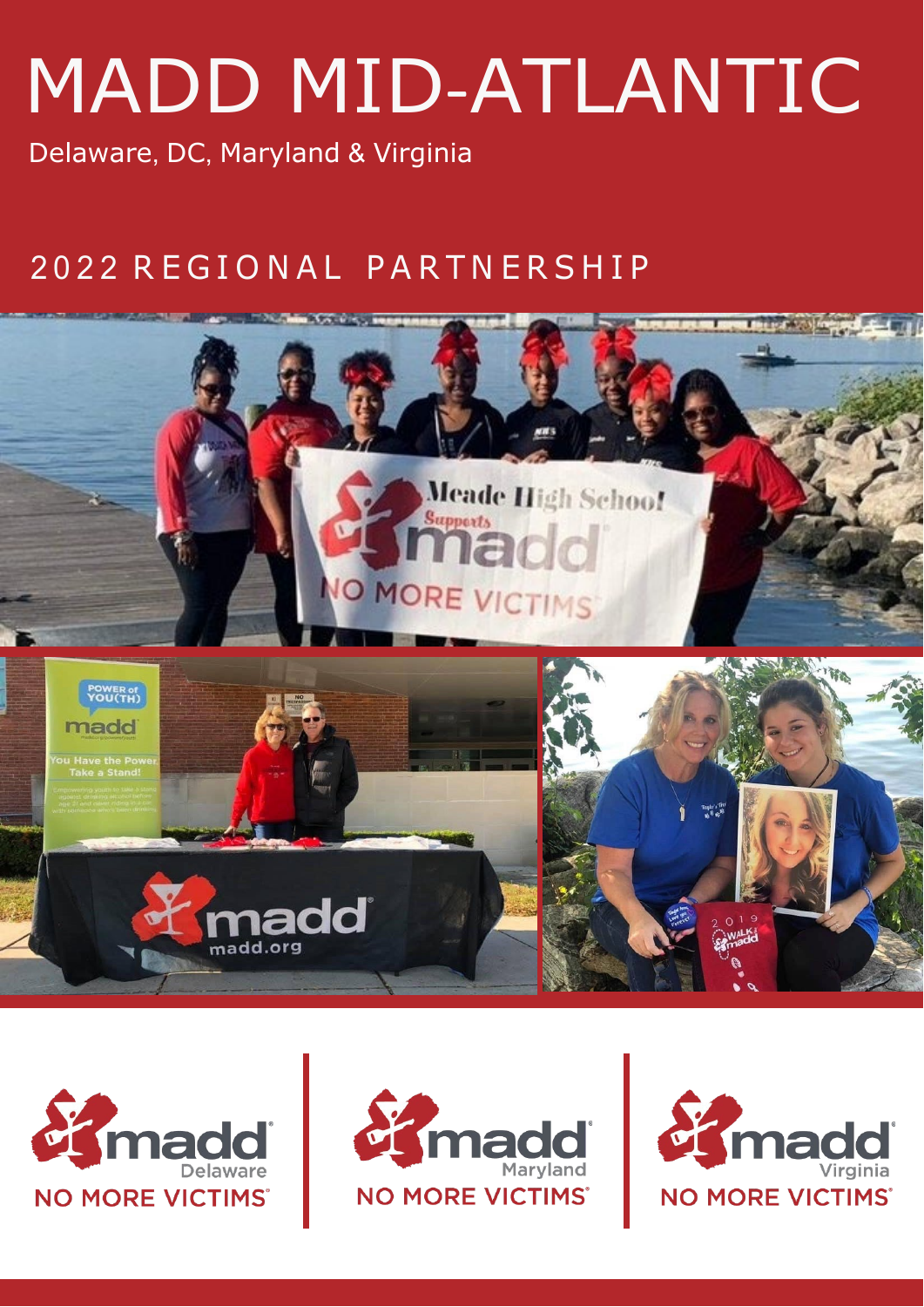# PARTNERSHIP WITH PURPOSE

Mothers Against Drunk Driving is the premiere nonprofit working to end drunk driving, help fight drugged driving, support the victims of these violent crimes and prevent underage drinking.



MADD's mission partners are vital in the fight to end impaireddriving locally and across the nation.

Join MADD in the fight against impaired driving and play a key role in keeping our roads safe. Not only will your support help MADD fulfill our mission, but it also provides unparalleled exposure for your company, showcasing your dedication to saving lives.

> We need your help to create a world where impaired driving ends & lives don't!

# MISSION IN ACTION

# 2022 MADD MID-ATLANTIC Programs, Services & Events



#### **WALK LIKE MADD**

**MADD's signature awareness event getting us one step closer to ending impaired driving**



#### **VICTIM SERVICES LAW ENFORCEMENT**

**The heart & soul of the organization; at MADD, we help survivors survive.**



**designate a non-drinking driver**

**TIE ONE ON FOR SAFETY**

**MADD's longest running public awareness campaign reminding the community to also**

**RECOGNITION EVENTS**

**Event to honor our heroes in law enforcement for their lifesaving efforts to end impaired driving.**



#### **POWER OF PARENTS POWER OF YOUTH**

**Program that empowers parents of middle & high school students to have ongoing, intentional conversations about the dangers of underage drinking.**



**Program that helps youth explore the impacts of drinking underage and offers tools to encourage them to use their power to keep themselves & their friends safe.**

#### **VICTIM IMPACT PANELS**

**Program aimed to help impaired driving offenders to recognize and internalize the lasting impact of impaired driving.**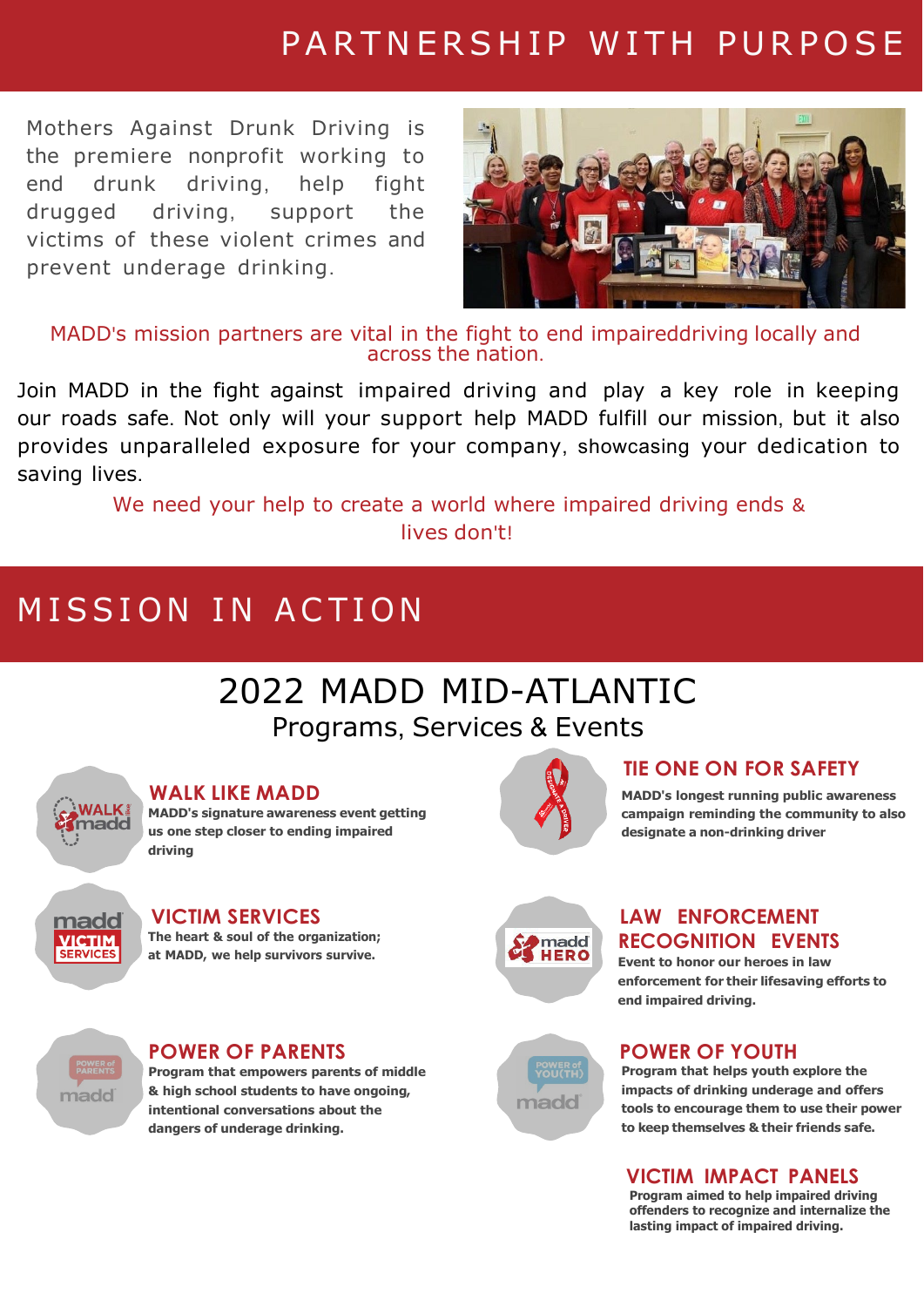

# MADD MID-ATLANTIC REGION 2022 WALK LIKE MADD EVENTS BENEFITS & OPPORTUNITIES

DELAWARE, MARYLAND & VIRGINIA

The benefits and opportunities outlined below are for all Walk Like MADD events in the Mid-Atlantic region in 2022.

|                                                                           | Presenting<br>Sponsor | <b>MADD</b><br>Advocate  | Survivor<br>Sponsor | Spotlight<br>Sponsor | Friend of<br><b>MADD</b> |  |  |
|---------------------------------------------------------------------------|-----------------------|--------------------------|---------------------|----------------------|--------------------------|--|--|
|                                                                           | \$10,000              | \$5,000                  | \$2,500             | \$1,000              | \$500                    |  |  |
| Inclusion in event press releases                                         | 33                    |                          |                     |                      |                          |  |  |
| Opportunity to speak the day of the<br>event                              | 33                    |                          |                     |                      |                          |  |  |
| Logo in all email correspondence                                          | 33                    | 33                       |                     |                      |                          |  |  |
| Logo on all pre-event printed<br>materials                                | e                     | e                        | B                   |                      |                          |  |  |
| Logo displayed on WLM website                                             | B<br>with hyperlink   | 33<br>with hyperlink     | B                   | e3                   |                          |  |  |
| Complimentary WLM Registrations                                           | 25                    | 20                       | 15                  | 10                   | 5                        |  |  |
|                                                                           |                       | In Person Event Benefits |                     |                      |                          |  |  |
| Company booth at the event                                                | 33                    | e                        |                     |                      |                          |  |  |
| Logo displayed on main event<br>signage                                   | 33                    | 33                       | 33                  | 33                   |                          |  |  |
| Logo on event t-shirts                                                    | 33                    | es                       | B                   | 33                   | 33                       |  |  |
| Distribute company materials in event<br>goody bags                       | 33                    | es                       | B                   | B                    | 38                       |  |  |
| <b>Virtual Event Benefits</b>                                             |                       |                          |                     |                      |                          |  |  |
| Special video message opportunity for<br>the day of the event             | 33                    |                          |                     |                      |                          |  |  |
| Individual post acknowledging<br>sponsorship the day of the event         | 33                    | 33                       | B                   |                      |                          |  |  |
| Acknowledgement of sponsorship in<br>'Sponsors' post the day of the event | 33                    | e                        | B                   | 鹤                    | B                        |  |  |

MADD continues to adapt to the ever-changing circumstances and uncertain times. We can customize your sponsorship to reflect your company's philanthropic goals and financial situation. As always, we appreciate your support in the past, now, and in the future.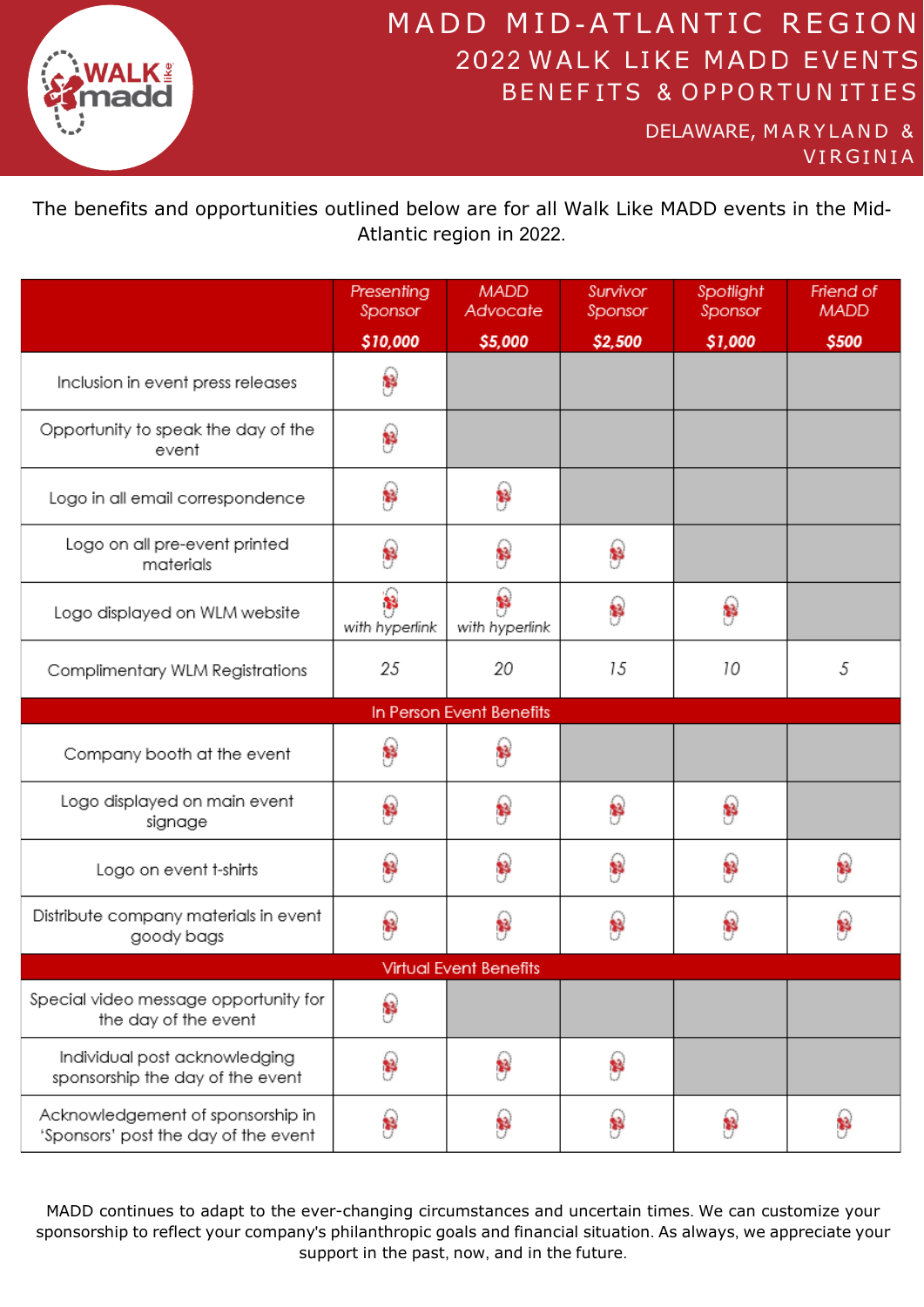## MADD MID-ATLANTIC REGION 2022 LAW ENFORCEMENT RECOGNITION EVENTS BENEFITS & OPPORTUNITIES



#### The benefits and opportunities outlined below are for both Law Enforcement Recognition Events in Maryland and Virginia in 2022.

|                                                               | Presenting<br>Sponsor | <b>MADD</b><br>Advocate | Survivor<br>Sponsor | Spotlight<br>Sponsor | Friend of<br><b>MADD</b> |
|---------------------------------------------------------------|-----------------------|-------------------------|---------------------|----------------------|--------------------------|
|                                                               | \$10,000              | \$5,000                 | \$2,500             | \$1,000              | \$500                    |
| Logo on nomination forms                                      |                       |                         |                     |                      |                          |
| Logo on event webpage, email<br>correspondence and promotions |                       |                         |                     |                      |                          |
| Logo on event invitations                                     |                       |                         |                     |                      |                          |
| Logo displayed throughout event<br>presentation               |                       |                         |                     |                      |                          |
| Logo displayed on event programs                              |                       |                         |                     |                      |                          |
| Special public acknowledgement at<br>the event                |                       |                         |                     |                      |                          |
| Reserved seats at the event<br>(Tables of 8)                  | 24                    | 16                      | 8                   | 4                    | 2                        |



## MADD MID-ATLANTIC REGION GENERAL MARKETING BENEFITS & OPPORTUNITIES

|                                                                                   | Presenting<br>Sponsor<br>\$10,000 | <b>MADD</b><br>Advocate<br>\$5,000 | Survivor<br>Sponsor<br>\$2,500 | Spotlight<br>Sponsor<br>\$1,000 | Friend of<br><b>MADD</b><br>\$500 |
|-----------------------------------------------------------------------------------|-----------------------------------|------------------------------------|--------------------------------|---------------------------------|-----------------------------------|
| Logo and hyperlink on MADD DE, MD<br>and VA website $\sim$ home page              |                                   |                                    |                                |                                 |                                   |
| Special video message on MADD<br>Maryland and Virginia Facebook<br>pages          | Bi-monthly                        | Quarterly                          |                                |                                 |                                   |
| Logo on MADD DE, MD and VA<br>website $\sim$ partners page                        | with hyperlink                    | with hyperlink                     | 82                             |                                 |                                   |
| Announcement on MADD Maryland<br>and Virginia Facebook pages with<br>company logo |                                   | $\mathcal{S}'$                     | 82                             |                                 |                                   |
| MADD Presentation to staff at your site                                           |                                   |                                    |                                |                                 |                                   |